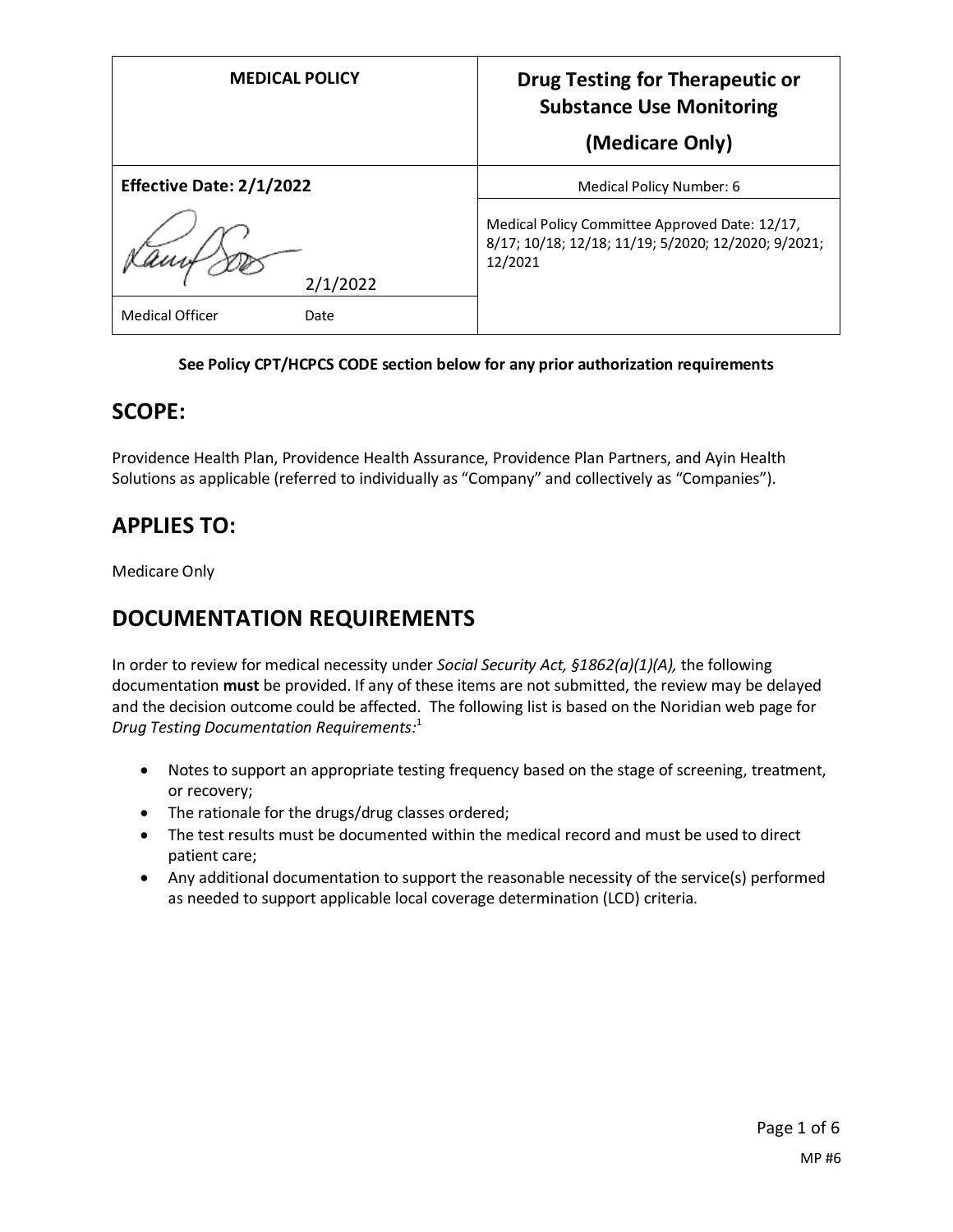| <b>MEDICAL POLICY</b>                      | <b>Drug Testing for Therapeutic or</b><br><b>Substance Use Monitoring</b><br>(Medicare Only)                     |
|--------------------------------------------|------------------------------------------------------------------------------------------------------------------|
| <b>Effective Date: 2/1/2022</b>            | Medical Policy Number: 6                                                                                         |
| 2/1/2022<br><b>Medical Officer</b><br>Date | Medical Policy Committee Approved Date: 12/17,<br>8/17; 10/18; 12/18; 11/19; 5/2020; 12/2020; 9/2021;<br>12/2021 |

# **MEDICARE POLICY CRITERIA**

The following Centers for Medicare & Medicaid Service (CMS) guidelines should be utilized for medical necessity coverage determinations. Click the link provided in the table below to access applicable medical necessity criteria. All listed guidelines apply.

| <b>Service</b>     | <b>Medicare Guidelines</b>                                    |
|--------------------|---------------------------------------------------------------|
| Urine drug testing | Local Coverage Determination (LCD): Lab: Controlled Substance |
|                    | Monitoring and Drugs of Abuse Testing (L36707)                |

*In the absence of a Medicare coverage policy or guidance (e.g., manual, national coverage determination [NCD], local coverage determination [LCD] article [LCA], etc.), Medicare guidelines allow a Medicare Advantage Organization (MAO) to make coverage determinations, applying an objective, evidence-based process, based on authoritative evidence. (Medicare Managed Care Manual, Ch. 4, §90.5) Therefore, the commercial medical policy,* **Drug Testing for Therapeutic or Substance Use Monitoring (All Lines of Business Except Medicare)**, *applies to the following services:*

• Drug testing using oral fluids or hair samples (e.g., PLA codes 0011U and 0116U)

## **POLICY GUIDELINES**

The Noridian LCD L36707 provides a section entitled "Covered Indications for UDT." Please review this section in full when reviewing for medical necessity. Please also review all non-covered tests and indications within the LCD, and the companion local coverage article (LCA), as well.

## **BILLING GUIDELINES**

• Separate payment of urine drug testing is not covered when performed at an inpatient facility or as part of an independent program service as testing is considered an integral part of the program or in-facility stay and is not separately reimbursable.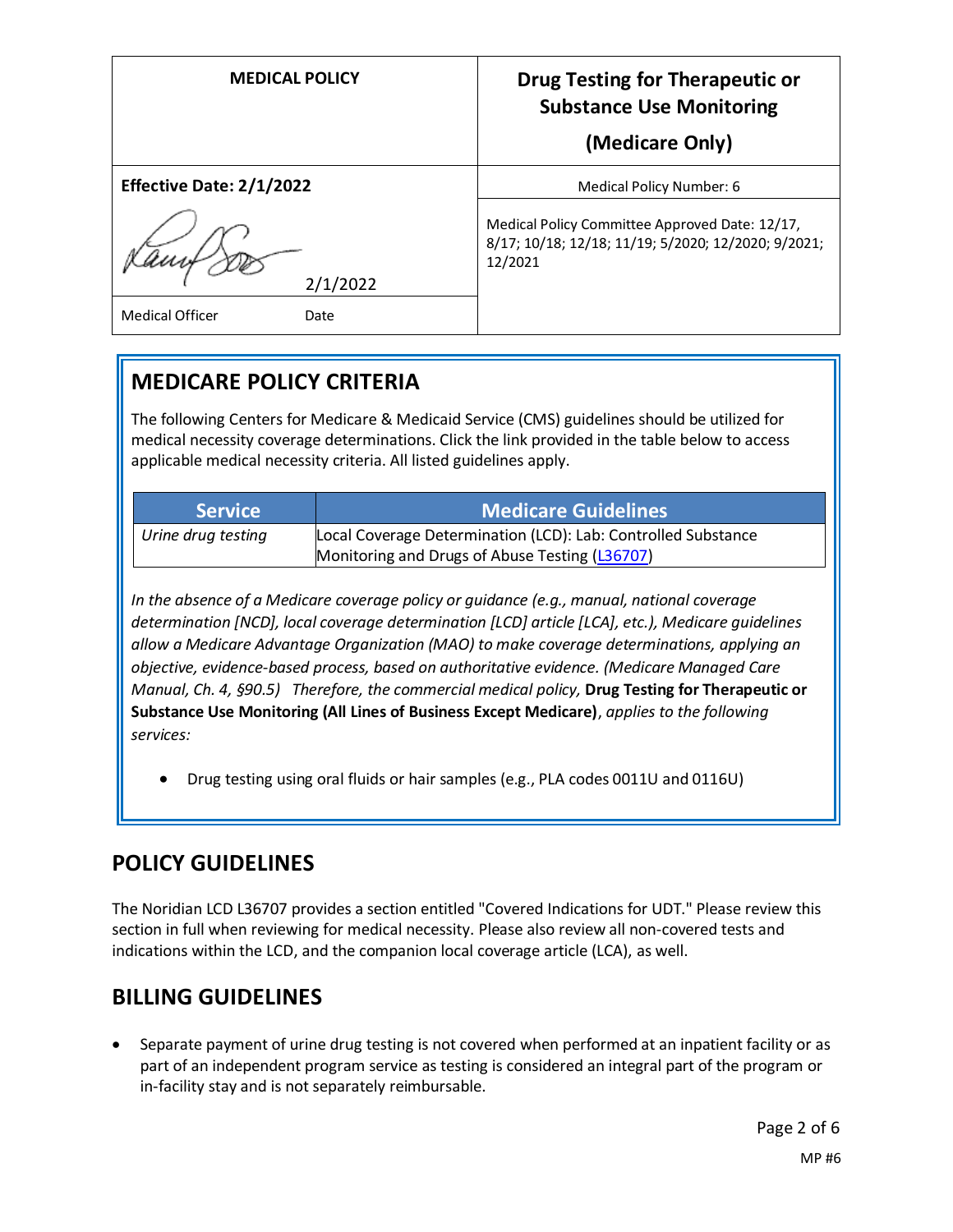See associated local coverage articles (LCAs) for additional coding and billing guidance:

• LCA: Billing and Coding: Lab: Controlled Substance Monitoring and Drugs of Abuse Testing [\(A55030\)](https://www.cms.gov/medicare-coverage-database/details/article-details.aspx?articleId=55030)

CPT codes 80320-80377 are Medicare Status "I" codes and as such, are invalid for Medicare use. Therefore, consistent with Medicare, definitive drug testing CPT codes 80320-80377 should not be used and the appropriate HCPCS G0480-G0483, or G0659 should be reported instead.

## **CPT/HCPCS CODES**

| <b>Medicare Only</b>                               |                                                                                                                                                                                                                                                                                                                                                                                                                                                                                                                                                                                                                                                                                                                                                                                                                                                                                                                                          |
|----------------------------------------------------|------------------------------------------------------------------------------------------------------------------------------------------------------------------------------------------------------------------------------------------------------------------------------------------------------------------------------------------------------------------------------------------------------------------------------------------------------------------------------------------------------------------------------------------------------------------------------------------------------------------------------------------------------------------------------------------------------------------------------------------------------------------------------------------------------------------------------------------------------------------------------------------------------------------------------------------|
| No Prior Authorization Required                    |                                                                                                                                                                                                                                                                                                                                                                                                                                                                                                                                                                                                                                                                                                                                                                                                                                                                                                                                          |
|                                                    | <b>Quantitative (Presumptive) Urine Drug Testing</b>                                                                                                                                                                                                                                                                                                                                                                                                                                                                                                                                                                                                                                                                                                                                                                                                                                                                                     |
| 80305                                              | Drug test(s), presumptive, any number of drug classes, any number of devices or<br>procedures (eg, immunoassay); capable of being read by direct optical observation only<br>(eg, dipsticks, cups, cards, cartridges) includes sample validation when performed, per<br>date of service                                                                                                                                                                                                                                                                                                                                                                                                                                                                                                                                                                                                                                                  |
| 80306                                              | Drug test(s), presumptive, any number of drug classes, any number of devices or<br>procedures (eg, immunoassay); read by instrument assisted direct optical observation<br>(eg, dipsticks, cups, cards, cartridges), includes sample validation when performed, per<br>date of service                                                                                                                                                                                                                                                                                                                                                                                                                                                                                                                                                                                                                                                   |
| 80307                                              | Drug test(s), presumptive, any number of drug classes, any number of devices or<br>procedures, by instrument chemistry analyzers (eg, utilizing immunoassay [eg, EIA,<br>ELISA, EMIT, FPIA, IA, KIMS, RIA]), chromatography (eg, GC, HPLC), and mass<br>spectrometry either with or without chromatography, (eg, DART, DESI, GC-MS, GC-<br>MS/MS, LC-MS, LC-MS/MS, LDTD, MALDI, TOF) includes sample validation when<br>performed, per date of service                                                                                                                                                                                                                                                                                                                                                                                                                                                                                   |
| 0227U                                              | Drug assay, presumptive, 30 or more drugs or metabolites, urine, liquid chromatography<br>with tandem mass spectrometry (LC-MS/MS) using multiple reaction monitoring (MRM),<br>with drug or metabolite description, includes sample validation                                                                                                                                                                                                                                                                                                                                                                                                                                                                                                                                                                                                                                                                                          |
| <b>Qualitative (Definitive) Urine Drug Testing</b> |                                                                                                                                                                                                                                                                                                                                                                                                                                                                                                                                                                                                                                                                                                                                                                                                                                                                                                                                          |
| G0480                                              | Drug test(s), definitive, utilizing (1) drug identification methods able to identify individual<br>drugs and distinguish between structural isomers (but not necessarily stereoisomers),<br>including, but not limited to GC/MS (any type, single or tandem) and LC/MS (any type,<br>single or tandem and excluding immunoassays (e.g., IA, EIA, ELISA, EMIT, FPIA) and<br>enzymatic methods (eg, alcohol dehydrogenase)), (2) stable isotope or other universally<br>recognized internal standards in all samples (e.g., to control for matrix effects,<br>interferences and variations in signal strength), and (3) method or drug-specific<br>calibration and matrix-matched quality control material (e.g., to control for instrument<br>variations and mass spectral drift); qualitative or quantitative, all sources, includes<br>specimen validity testing, per day; 1-7 drug class(es), including metabolite(s) if<br>performed) |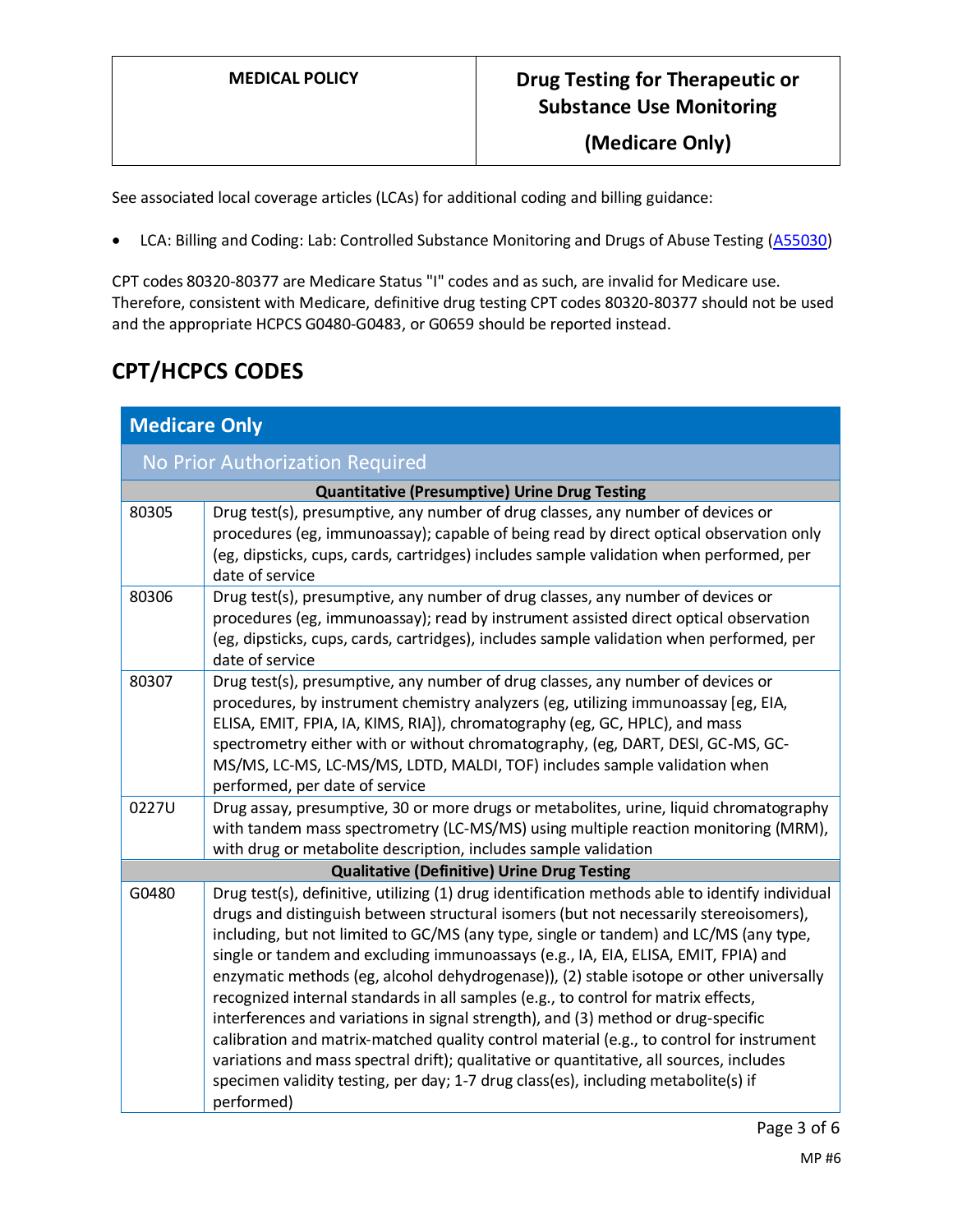# **MEDICAL POLICY Drug Testing for Therapeutic or Substance Use Monitoring**

**(Medicare Only)**

| G0481 | Drug test(s), definitive, utilizing (1) drug identification methods able to identify individual<br>drugs and distinguish between structural isomers (but not necessarily stereoisomers),<br>including, but not limited to GC/MS (any type, single or tandem) and LC/MS (any type,<br>single or tandem and excluding immunoassays (e.g., IA, EIA, ELISA, EMIT, FPIA) and<br>enzymatic methods (eg, alcohol dehydrogenase)), (2) stable isotope or other universally<br>recognized internal standards in all samples (e.g., to control for matrix effects,<br>interferences and variations in signal strength), and (3) method or drug-specific<br>calibration and matrix-matched quality control material (e.g., to control for instrument<br>variations and mass spectral drift); qualitative or quantitative, all sources, includes<br>specimen validity testing, per day; 8-14 drug class(es), including metabolite(s) if<br>performed       |
|-------|------------------------------------------------------------------------------------------------------------------------------------------------------------------------------------------------------------------------------------------------------------------------------------------------------------------------------------------------------------------------------------------------------------------------------------------------------------------------------------------------------------------------------------------------------------------------------------------------------------------------------------------------------------------------------------------------------------------------------------------------------------------------------------------------------------------------------------------------------------------------------------------------------------------------------------------------|
| G0482 | Drug test(s), definitive, utilizing (1) drug identification methods able to identify individual<br>drugs and distinguish between structural isomers (but not necessarily stereoisomers),<br>including, but not limited to GC/MS (any type, single or tandem) and LC/MS (any type,<br>single or tandem and excluding immunoassays (e.g., IA, EIA, ELISA, EMIT, FPIA) and<br>enzymatic methods (eg, alcohol dehydrogenase)), (2) stable isotope or other universally<br>recognized internal standards in all samples (e.g., to control for matrix effects,<br>interferences and variations in signal strength), and (3) method or drug-specific<br>calibration and matrix-matched quality control material (e.g., to control for instrument<br>variations and mass spectral drift); qualitative or quantitative, all sources, includes<br>specimen validity testing, per day; 15-21 drug class(es), including metabolite(s) if<br>performed      |
| G0483 | Drug test(s), definitive, utilizing (1) drug identification methods able to identify individual<br>drugs and distinguish between structural isomers (but not necessarily stereoisomers),<br>including, but not limited to GC/MS (any type, single or tandem) and LC/MS (any type,<br>single or tandem and excluding immunoassays (e.g., IA, EIA, ELISA, EMIT, FPIA) and<br>enzymatic methods (eg, alcohol dehydrogenase)), (2) stable isotope or other universally<br>recognized internal standards in all samples (e.g., to control for matrix effects,<br>interferences and variations in signal strength), and (3) method or drug-specific<br>calibration and matrix-matched quality control material (e.g., to control for instrument<br>variations and mass spectral drift); qualitative or quantitative, all sources, includes<br>specimen validity testing, per day; 22 or more drug class(es), including metabolite(s) if<br>performed |
| G0659 | Drug test(s), definitive, utilizing drug identification methods able to identify individual<br>drugs and distinguish between structural isomers (but not necessarily stereoisomers),<br>including but not limited to GC/MS (any type, single or tandem) and LC/MS (any type,<br>single or tandem), excluding immunoassays (eg, IA, EIA, ELISA, EMIT, FPIA) and<br>enzymatic methods (eg, alcohol dehydrogenase), performed without method or drug-<br>specific calibration, without matrix-matched quality control material, or without use of<br>stable isotope or other universally recognized internal standard(s) for each drug, drug<br>metabolite or drug class per specimen; qualitative or quantitative, all sources, includes<br>specimen validity testing, per day, any number of drug classes                                                                                                                                       |
| 0143U | Drug assay, definitive, 120 or more drugs or metabolites, urine, quantitative liquid<br>chromatography with tandem mass spectrometry (LC-MS/MS) using multiple reaction                                                                                                                                                                                                                                                                                                                                                                                                                                                                                                                                                                                                                                                                                                                                                                        |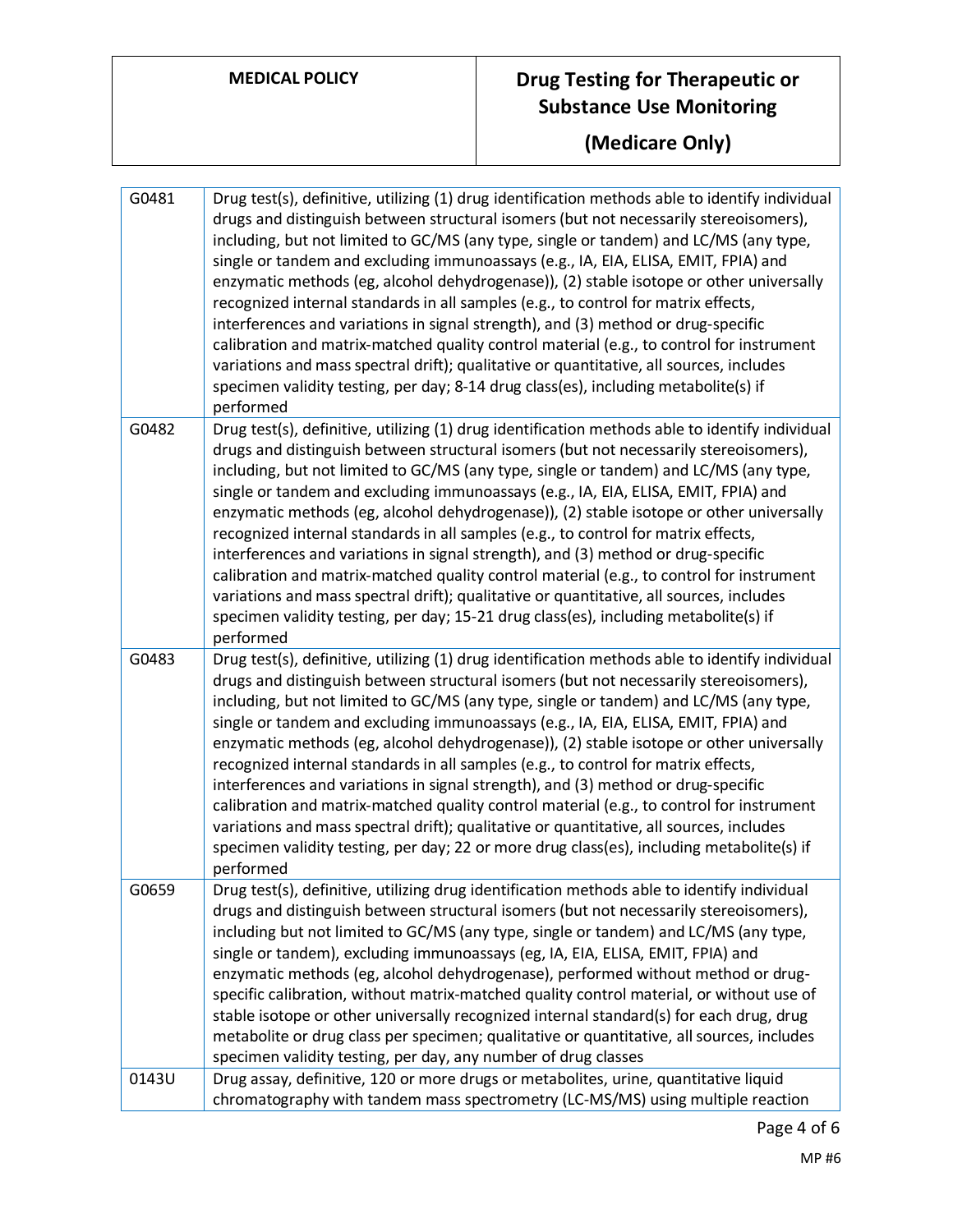# **MEDICAL POLICY Drug Testing for Therapeutic or Substance Use Monitoring**

**(Medicare Only)**

|             | monitoring (MRM), with drug or metabolite description, comments including sample<br>validation, per date of service                                                                                                                                                                              |
|-------------|--------------------------------------------------------------------------------------------------------------------------------------------------------------------------------------------------------------------------------------------------------------------------------------------------|
| 0144U       | Drug assay, definitive, 160 or more drugs or metabolites, urine, quantitative liquid<br>chromatography with tandem mass spectrometry (LC-MS/MS) using multiple reaction<br>monitoring (MRM), with drug or metabolite description, comments including sample<br>validation, per date of service   |
| 0145U       | Drug assay, definitive, 65 or more drugs or metabolites, urine, quantitative liquid<br>chromatography with tandem mass spectrometry (LC-MS/MS) using multiple reaction<br>monitoring (MRM), with drug or metabolite description, comments including sample<br>validation, per date of service    |
| 0146U       | Drug assay, definitive, 80 or more drugs or metabolites, urine, by quantitative liquid<br>chromatography with tandem mass spectrometry (LC-MS/MS) using multiple reaction<br>monitoring (MRM), with drug or metabolite description, comments including sample<br>validation, per date of service |
| 0147U       | Drug assay, definitive, 85 or more drugs or metabolites, urine, quantitative liquid<br>chromatography with tandem mass spectrometry (LC-MS/MS) using multiple reaction<br>monitoring (MRM), with drug or metabolite description, comments including sample<br>validation, per date of service    |
| 0148U       | Drug assay, definitive, 100 or more drugs or metabolites, urine, quantitative liquid<br>chromatography with tandem mass spectrometry (LC-MS/MS) using multiple reaction<br>monitoring (MRM), with drug or metabolite description, comments including sample<br>validation, per date of service   |
| 0149U       | Drug assay, definitive, 60 or more drugs or metabolites, urine, quantitative liquid<br>chromatography with tandem mass spectrometry (LC-MS/MS) using multiple reaction<br>monitoring (MRM), with drug or metabolite description, comments including sample<br>validation, per date of service    |
| 0150U       | Drug assay, definitive, 120 or more drugs or metabolites, urine, quantitative liquid<br>chromatography with tandem mass spectrometry (LC-MS/MS) using multiple reaction<br>monitoring (MRM), with drug or metabolite description, comments including sample<br>validation, per date of service   |
| Not covered |                                                                                                                                                                                                                                                                                                  |
| 0007U       | Drug test(s), presumptive, with definitive confirmation of positive results, any number of<br>drug classes, urine, includes specimen verification including DNA authentication in<br>comparison to buccal DNA, per date of service                                                               |
| 0011U       | Prescription drug monitoring, evaluation of drugs present by LC-MS/MS, using oral fluid,<br>reported as a comparison to an estimated steady-state range, per date of service<br>including all drug compounds and metabolites                                                                     |
| 0051U       | Prescription drug monitoring, evaluation of drugs present by LC-MS/MS, urine, 31 drug<br>panel, reported as quantitative results, detected or not detected, per date of service                                                                                                                  |
| 0082U       | Drug test(s), definitive, 90 or more drugs or substances, definitive chromatography with<br>mass spectrometry, and presumptive, any number of drug classes, by instrument<br>chemistry analyzer (utilizing immunoassay), urine, report of presence or absence of each                            |